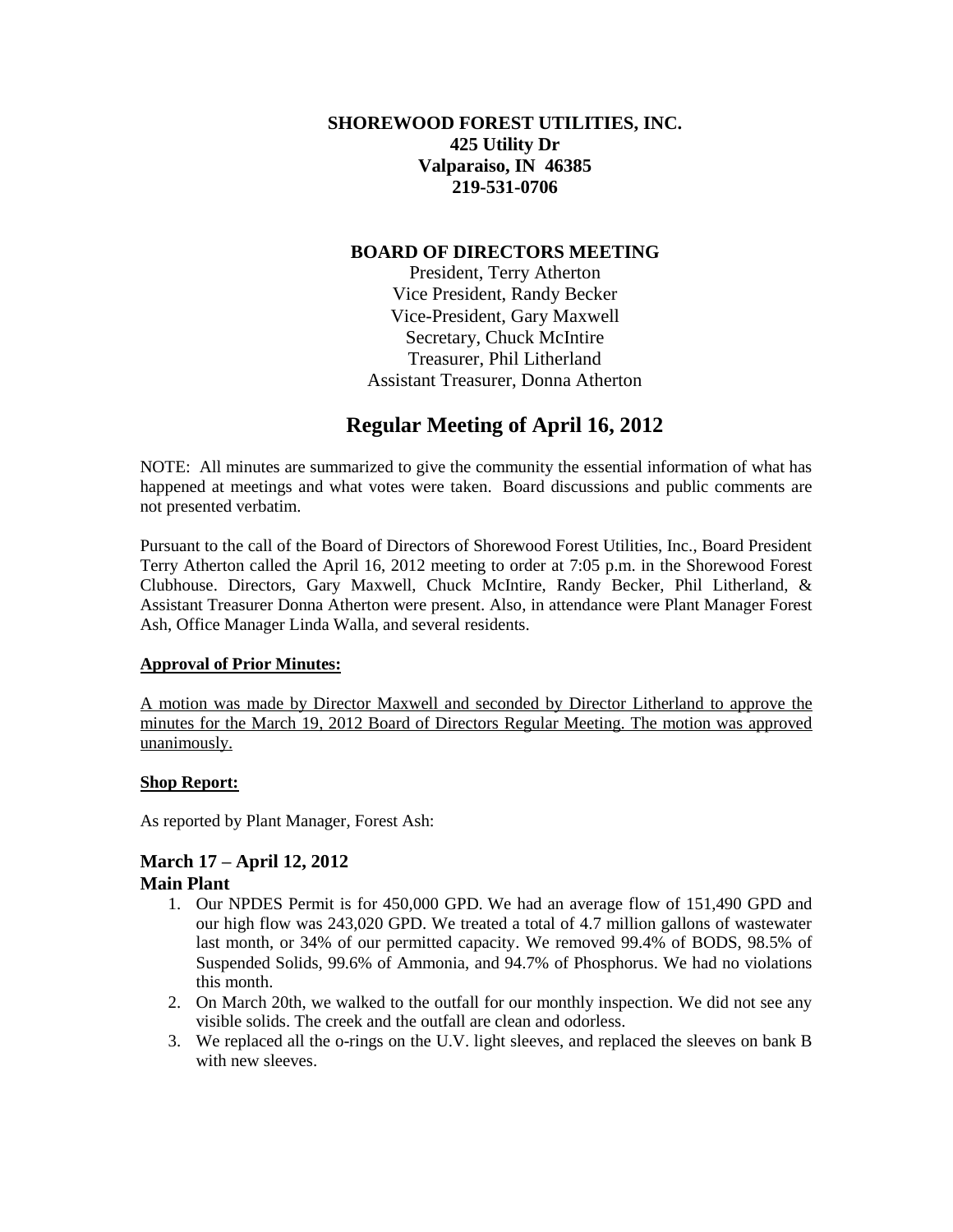- 4. On March  $29<sup>th</sup>$ , we installed the U.V. lights into the channel for the disinfection. We turned them on to verify they were working properly; we found that the modules 5 on both banks were not working. On the  $30<sup>th</sup>$ , I had to call Trojan Tech support; they walked me through the setup to recalibrate the mother board to recognize the  $5<sup>th</sup>$  module. The mother board had lost its program.
- 5. On March  $31<sup>st</sup>$ , we turned on the U.V. lights for the disinfection season.

## **Lift Stations**

1. Lift station pump run times from March  $1 - 31$ , 2012

| <b>Station</b> | <b>Cycles</b> | Run<br><b>Time</b><br>(hrs) | <b>Station</b>         | <b>Cycles</b> | Run<br><b>Time</b><br>(hrs) |
|----------------|---------------|-----------------------------|------------------------|---------------|-----------------------------|
| Sagamore       | 97            | $5\overline{)}$             | <b>Nature Preserve</b> | 632           | 70.7                        |
| Pixley         | 422           | 23.1                        | Devon                  | 1061          | 39.0                        |
| Edgewood       | 657           | 39.6                        | Main                   | 6531          | 164.4                       |
| Surrey Hill    | 620           | 70.6                        | Wessex                 | 476           | 35.1                        |
| Wexford        | 613           | 29.1                        | Scarborough            | 420           | 18.7                        |
| Amhurst        | 1343          | 204.4                       | Shorewood Ct.          | 318           | 33.6                        |
| Roxbury        | 619           | 106.9                       |                        |               |                             |

2. On April  $3^{rd}$ , we were called to Roxbury for high wet well. We had to pull the pumps and found wads of toilet paper caught in the impellers. We removed the paper and put the pumps back in service.

# **Sewer Lines & Manholes**

- 1. We replaced the missing manhole in the swamp area near the outfall.
- 2. M.E. Simpson came out to finish the GPS on manholes that we had uncovered and/ or located. They also did the GPS on the manholes to the outfall, the outfall, and the new manholes that were installed in Sagamore over the winter months.
- 3. We installed the special order manhole risers at Camden and Pickwick.

### **Other**

- 1. On March  $26<sup>th</sup>$ , I went to Madison, Wisconsin, for a seminar on "Upgrading Your Sanitary Sewer."
- 2. On March  $28<sup>th</sup>$ , I went to Glenbeulah, Wisconsin, to look at a Salsnes Filter in operation.
- 3. On April  $9<sup>th</sup>$ , V&H the contractors for Arbor Lakes called and informed us they are starting the second phase and needed manhole 27 unlocked so they can get the proper elevation to begin excavating from the low- land area.

### **Questions ensued regarding the shop report:**

Director Litherland asked Forest if the recalibration of the mother board for the U.V. Lights System was a part of the regular start-up procedure that is done during the disinfection season.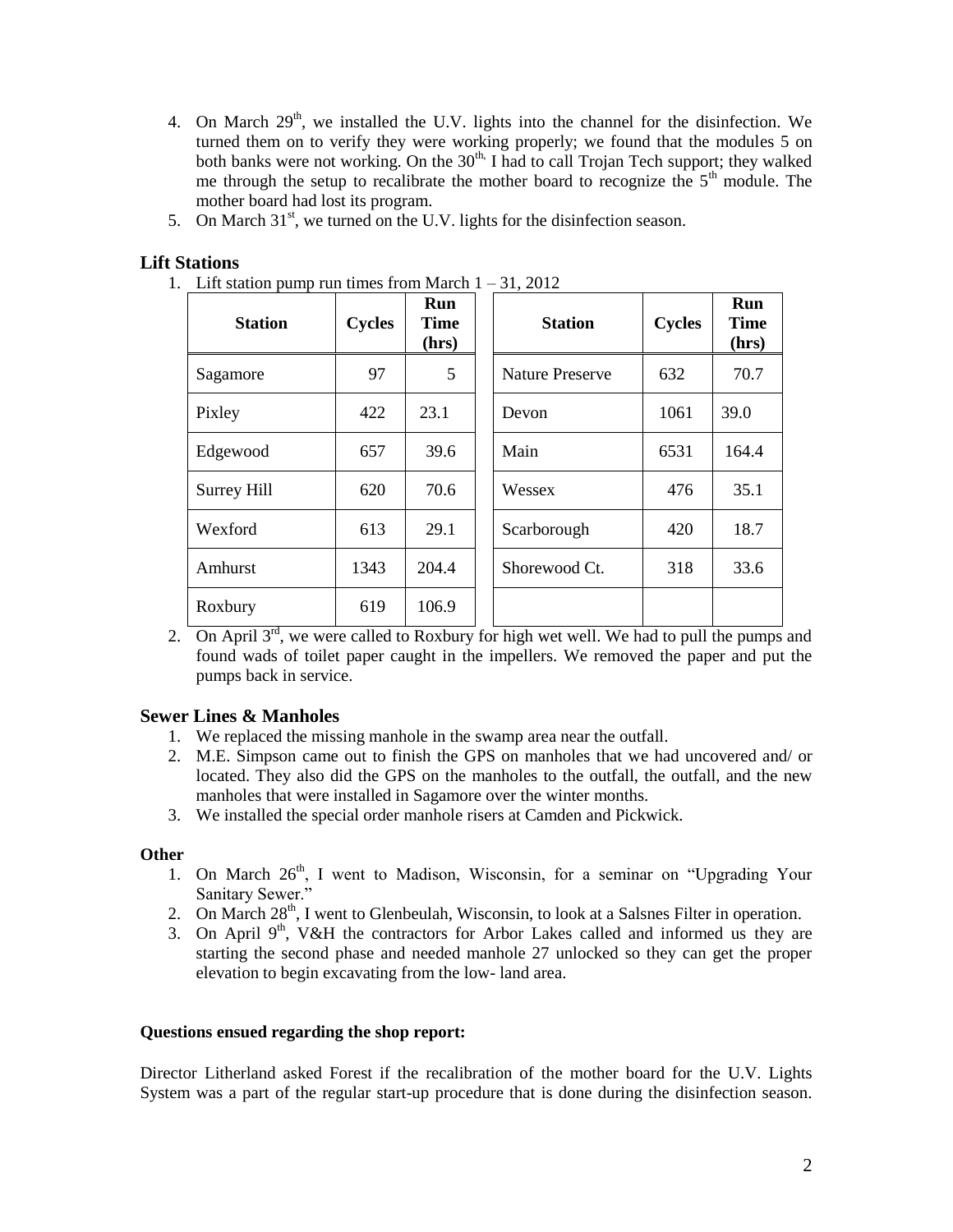Forest replied that the recalibration was not a part of the normal procedure in starting up the system for the disinfection season, which runs from April  $1<sup>st</sup>$  to October  $1<sup>st</sup>$ .

Director Litherland inquired how frequently our pumps have to be pulled because of items such as the wads of toilet paper getting caught in the impellors. Forest replied that it occurs more often than not in the Roxbury Lift Station. The flow goes from the Wexford Lift Station to the Amhurst Lift Station, then from the Amhurst Lift Station to the Roxbury Lift Station. Director Maxwell inquired about the size of the impellors. Forest replied that the impellors are designed to push out 3" solids.

President Atherton asked Forest to include in his subsequent shop reports, a chart comparison replacing the information given under Main Plant, item # 1. This chart would compare the monthly values of the information against the parameters of the NPDES Permit to see how well we are operating.

#### **Questions ensued regarding the seminar that Forest attended in Madison, Wisconsin:**

Director Maxwell asked Forest to give the Board some feedback as to what he learned at the seminar in Madison, Wisconsin in regards to the upgrading of our sewer system. Forest replied that Shorewood Forest Utilities, Inc. is on the right track and asked the Board to review the report that he prepared for them.

Forest spoke with other plant operators in attendance at the seminar regarding the roots that need to be removed from the sewer lines. They had used a product called "Root X" that dissolves the roots, but it took 4 to 6 months before they saw any results. They decided that it was best to cut the roots first and then come back in 6 months with the Root X to dissolve any new growth that has begun. Forest also found out that there is a new machine that can regrout the leaking joints in the sewer lines, instead of using Insituform to seal the leak. The cost of using the machine is \$5 to \$10 per foot. The machine can also be used at the lift stations and manholes to regrout due to leaks. The company that uses this machine is located in Milwaukee.

President Atherton reinforced the information that Forest included in his report regarding the need for keeping accurate records such as location of manholes, updated information on sewer lines (length of pipe and age of pipe), and condition assessments. President Atherton stated that Shorewood Forest Utilities, Inc. has been obtaining the information needed to maintain such records. President Atherton asked Forest to give the Board his assessment of the condition of the pumps that are used in the lift stations, in addition to the run times of the pumps.

Forest explained that there is legislation in the works that will make utility companies responsible for any problems regarding the service laterals up to the home. President Atherton stated that this legislation will never be put into effect because the Utility doesn't own the lateral lines from the property line to the home. The Utility cannot be responsible for something it doesn't own.

**Tom Szefc (lot 878)** asked about whether or not the sewer lines had to be cleaned before the sealant could be applied to repair the leaks. Forest stated that the lines were cleaned recently and that it takes a long time for build-up to occur in the lines, once they have been cleaned. Tom also asked Forest to explain what the Salsnes Filter does. President Atherton explained that it is a fine mesh filter located in the beginning of the sewer process that separates the BODS and grit. He explained that Forest did a site visit after the seminar to a plant located in Glenbeulah, Wisconsin that has a Salsnes Filter in operation. Forest stated that the plant facility has been using the Salsnes Filter for 3 years. The plant manager stated that he has not had to perform any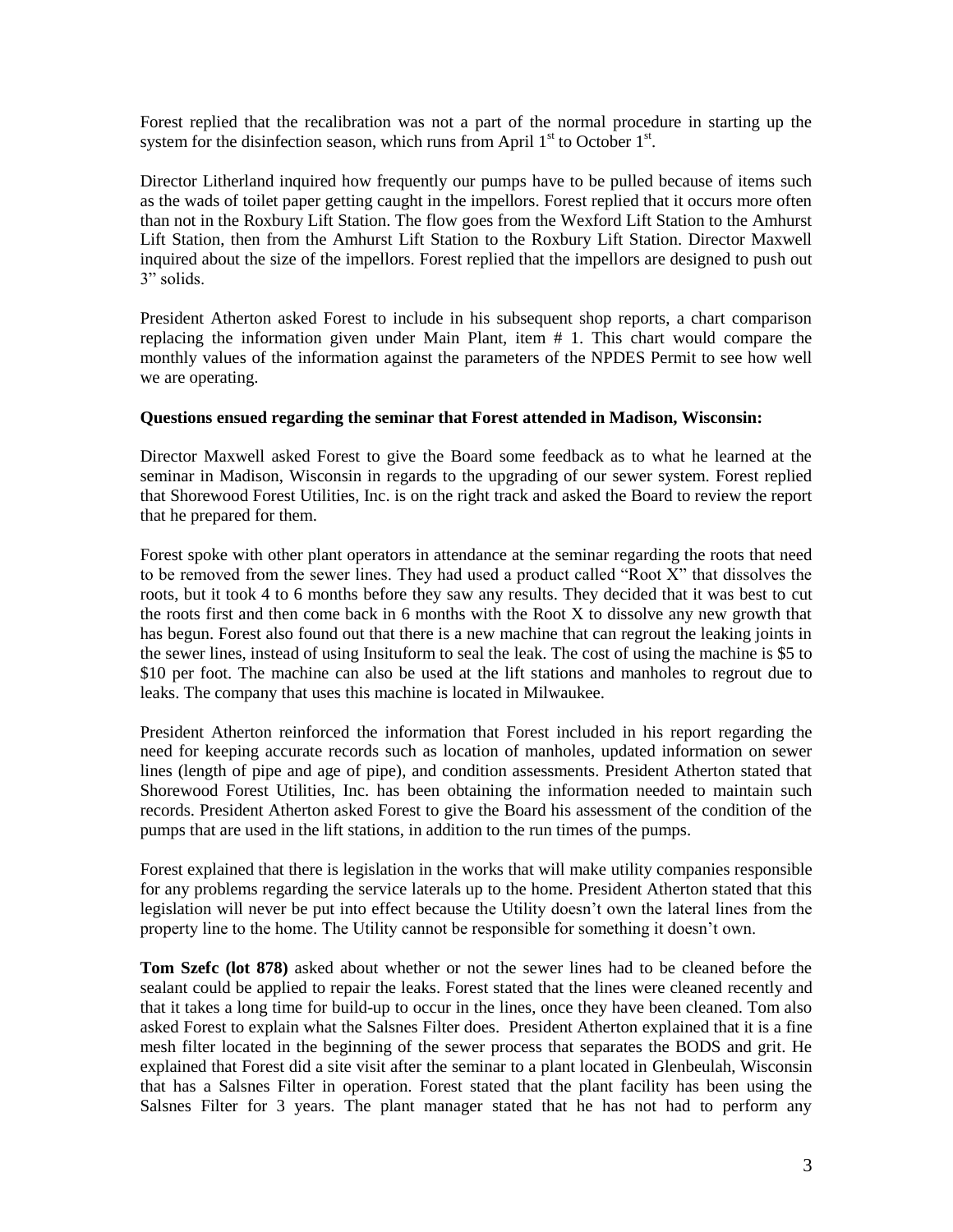maintenance on the filter so far and would highly recommend using it. Director Becker inquired about the electrical cost of implementing the Salsnes Filter. Forest replied that the electrical cost is approximately \$10, 000 per year; however this cost would be offset by the fact that there will be less sludge to haul away by using the Salsnes Filter and 32% of the BODs would be removed. President Atherton stated that when the BODs are reduced, the plant requires less air, which translates into less electricity to operate the blowers.

### **Financial Report:**

A copy of the financial summary was handed out to all members that were present. Treasurer Litherland presented the financial report as follows:

**The Summary Financial Report as of March 31, 2012** *(a copy of the full report can be obtained from the SFU office)* is highlighted as follows: Capital Replacement Fund \$114,324.12; Capacity Fees Fund \$514,259.43; Total Operating Fund \$360,228.93 (7.2 months of cash on hand); March Income \$61,387.06; March Expenses \$29,417.60; 2002 & 2005 Bond Payment \$17,613.96; March Net Income \$14,355.50; Year-To-Date Debt Service Ratio is 1.92 (1.25 is required to be in compliance with our Bond Covenants).

Assistant Treasurer Donna Atherton stated that we are in the process of closing the 2011 year-end and do not have the exact amount of our net income (excess), to transfer to the capital replacement account. President Atherton stated that we are on track with our revenue expectations with regards to our budget.

Director Litherland asked Assistant Treasurer Donna Atherton if we have recently pursued collections for customers who are in arrears. Assistant Treasurer Donna Atherton explained that we have been busy with working on the year-end tax return; however, as soon as we have completed the year-end work, we will be are compiling a list of customers with arrearages and will be obtaining contractor bids as to the cost of capping those sewer lines.

### **Old Business:**

There was no old business to discuss.

### **New Business:**

### **Capital Improvement Plan for 2012-2017**

President Atherton stated that the Board of Directors had a workshop regarding the Capital Improvement Plan covering 2012 through 2017, with a focus on the first two years. President Atherton explained that the total cost of the improvements would be approximately 3 million dollars over the next six years. All but \$700,000 of this will be funded by either cash on hand or from future net revenues. If we implement the plan, Shorewood Forest Utilities, Inc. would have to obtain \$700,000 in financing. President Atherton stated that it appears that we will not have to raise the rates. We should have adequate net cash flow to be able to pay the increased debt service. President Atherton also stated that we may choose to spread out the improvements and pay for them out of the cash flow, which would take a couple of additional years before the projects would be completed.

President Atherton explained that Shorewood Forest Utilities, Inc. has restricted funds set aside for the sole purpose of implementing capital and capacity improvements. He explained that we transfer our yearly excess of funds into the Capital Replacement Account with the purpose of accumulating funds for replacing capital (i.e. assets that are becoming obsolete). The Capacity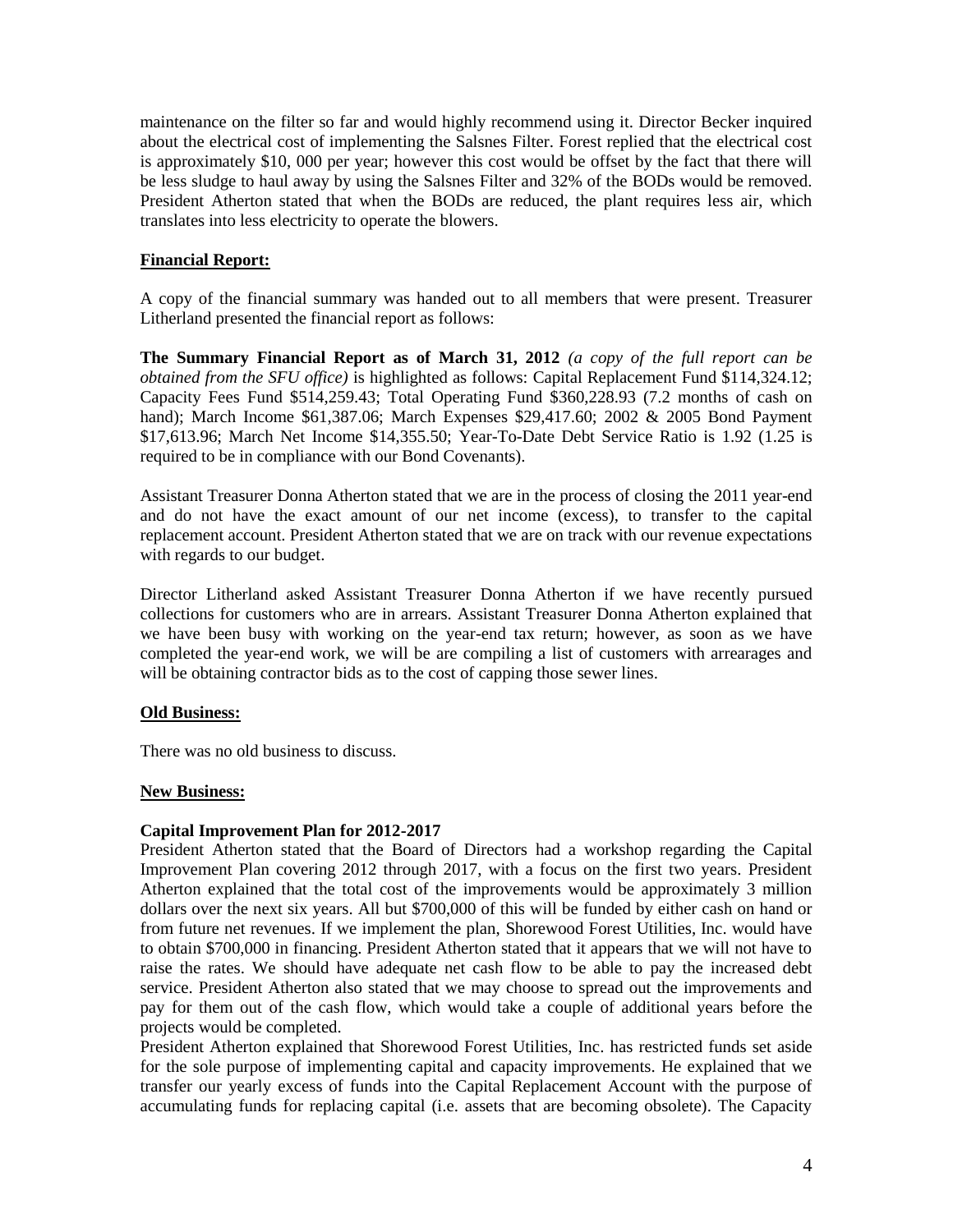Fund Account contains the fees paid by Arbor Lakes, Edgewood, and Sagamore to Shorewood Forest Utilities, Inc. and are restricted by Board resolution to be used only for projects that will increase or improve the capacity of our sewer system. These projects include the headwork and flow split and aeration upgrade. These projects will be implemented this year and will give us approximately 600,000 gallons per day, rated capacity for our new IDEM Permit. Currently, we are at 450,000 gallons per day, rated capacity.

President Atherton stated that an annual pump rehab/replacement project will start this year. He thanked Tom Szefc for the work he had done in gathering the information on the pumps that will allow us to put together a reasonable replacement program ( based on the age and condition of the pumps) that can be implemented in a cost effective way.

President Atherton explained that Shorewood Forest Utilities, Inc. will also implement this year several projects to improve the collection system. He stated that we will be undertaking a sliplining project in which we will use the insertion technique. He also explained that we will be replacing the sewer line on Wexford running east and west and rehabbing several manholes that need to be repaired due to Sulfide damage.

President Atherton stated that we will be upgrading several lift stations in the upcoming years. This year, Shorewood Forest Utilities, Inc. will be upgrading the Devon Lift Station.

A discussion ensued regarding the cost of the headworks. President Atherton explained that the cost of the headworks includes the two Salsnes Filters, the piping, the electricity, and the building. Forest stated that the cost of Salsnes Filter is \$160,000 each and Indiana requires that we purchase two. The state requires redundancy, although only one filter is used at a time.

It was moved by Director Litherland and seconded by Director McIntire to adopt the Capital Improvement Plan and begin implementation. The motion was unanimously approved.

### **In-house Billing**

Assistant Treasurer Donna Atherton explained that Indiana American will no longer be doing the billing for Shorewood Forest Utilities, Inc. sewer services. They have decided to drop all contract billing. The last bill from Indiana American Water will be mailed to customers between August 5<sup>th</sup> and 8<sup>th</sup>, reflecting June and July sewer charges. Indiana American Water will collect funds from customers until September  $20<sup>th</sup>$ , after which time they will close our accounts and transfer any monies received after the deadline into their water accounts, unless customers send a letter or call an Indiana American Water customer service representative to request a refund. Assistant Treasurer Donna Atherton urged customers not to pay Indiana American Water in advance. She also advised those customers who have already paid in advance, to ask that their funds be remitted back to them; otherwise, Indiana American will apply the total advance payment to water only. Assistant Treasurer Donna Atherton and the Board will draft a letter informing customers of the transition. She stated that it is up to the Board and staff to protect the members and our neighbors. She reminded everyone that the first in-house billing will be mailed in October and will reflect August and September sewer charges. Shorewood Forest Utilities, Inc. will mail out bi-monthly bills. Assistant Treasurer Donna Atherton stated that the POA extended a gracious offer to include a banner in the Shorelines, highlighting the billing transition from Indiana American Water back to Shorewood Forest Utilities, Inc. She urged everyone to spread the news regarding the transition.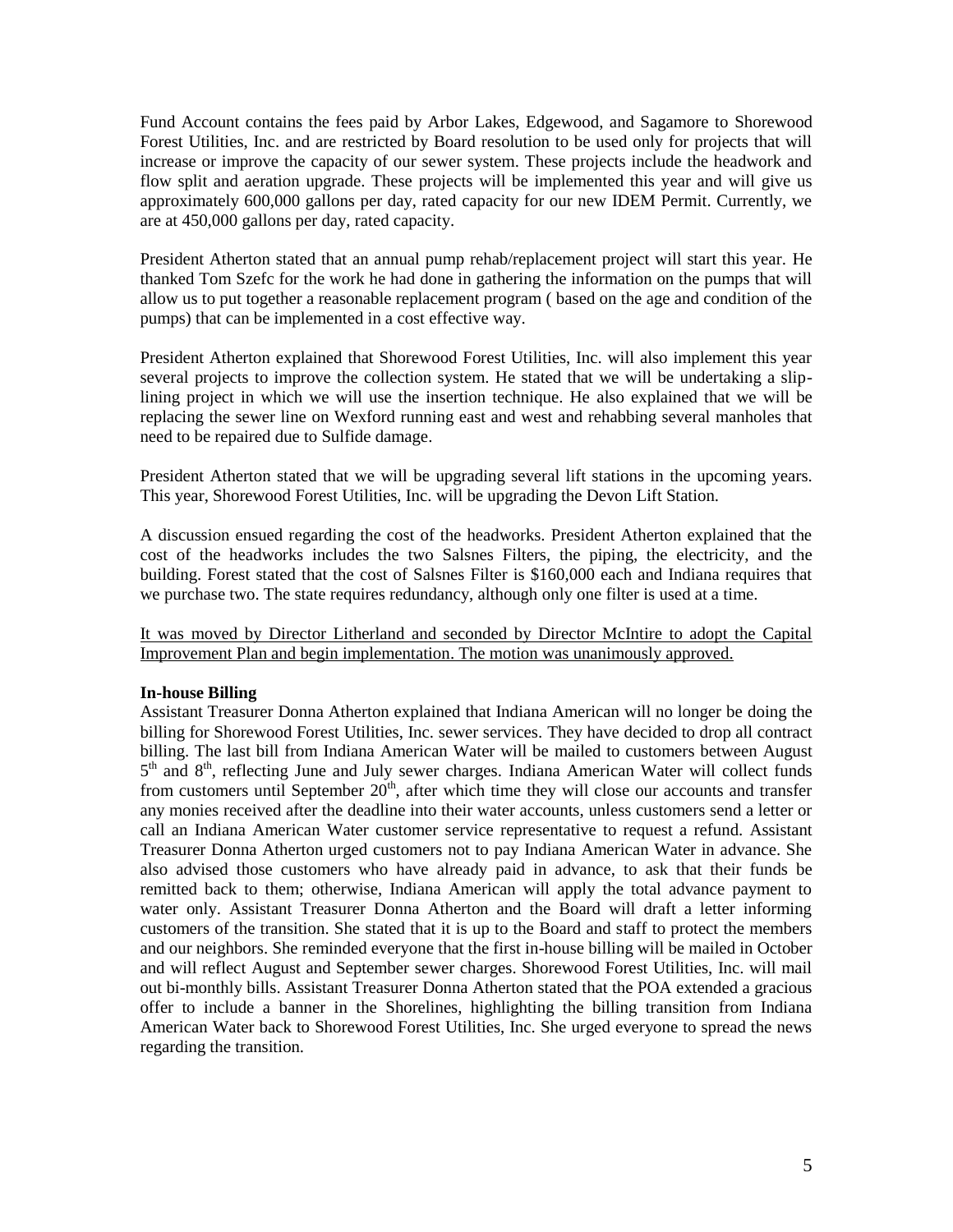### **NPDES Permit**

President Atherton stated that our NPDES Permit will expire in February 2013 and that we must submit a notice to IDEM with intent to renew the permit six months in advance (August 2012). President Atherton stated that he would like to engage a consultant to assist us with the renewal of the permit, in light of the fact that we are designing a new treatment system and upgrading our rated plant system. We are also on the heels of the compliance plan with IDEM. He stated that he would like to hire McMahon and Associates who did the report and recommendations of the new treatment process. Although President Atherton has not obtained a formal proposal, the estimated cost to hire McMahon will be about \$3,000.

It was moved by Director McIntire and seconded by Director Litherland to authorize the hiring of McMahon & Associates as consultants to assist Shorewood Forest Utilities, Inc. in the renewal of the NPDES permit. The motion was unanimously approved.

Director Litherland inquired if there was any other company that could assist us. President Atherton stated that NIES assisted us the last time we had to renew our permit. President Atherton stated that he has a comfort level with McMahon, since they are familiar with the Salsnes Filter technology and there is no other Utility in the state of Indiana that has the filter. President Atherton will ask for a formal proposal from McMahon & Associates.

#### **Progress Reports and Updates:**

#### **Manhole Repair Report- Director McIntire**

Director McIntire stated there are seven manholes that must be raised, exclusive of the manhole rehab project listed in the Capital Improvement Plan. Director McIntire stated that the capital project will be executed sometime in the summer. He also suggested that Forest check to make sure the proposals that were obtained awhile back have not changed since then.

#### **Wexford Lift Station Landscaping- Director Litherland**

Director Litherland stated that he would landscape the area at the Wexford Lift Station in the middle of May.

#### **Website Demo-Director Becker**

Director Becker stated that he has given most of the information to the website designers. He asked whether we should take pictures of the entrances of the communities we service, such as Sagamore, Arbor Lakes, and Edgewood for customers to click on. President Atherton suggested that we keep it simple. He also asked Director Becker if the designers of the website are constructing the demo free of charge, as the Board has not yet accepted their proposal. Director Becker stated yes. President Atherton reminded everyone that the Board has not signed the agreement.

#### **McMahon Efficiency Report & Letter to IDEM – President Atherton**

President Atherton stated that the final report from McMahon was received tonight and copies were given to the Board members. He will submit this report to IDEM, as well as an update on the status of the other items in the IDEM compliance report.

#### **Comments from the Board:**

There were no comments from the Board.